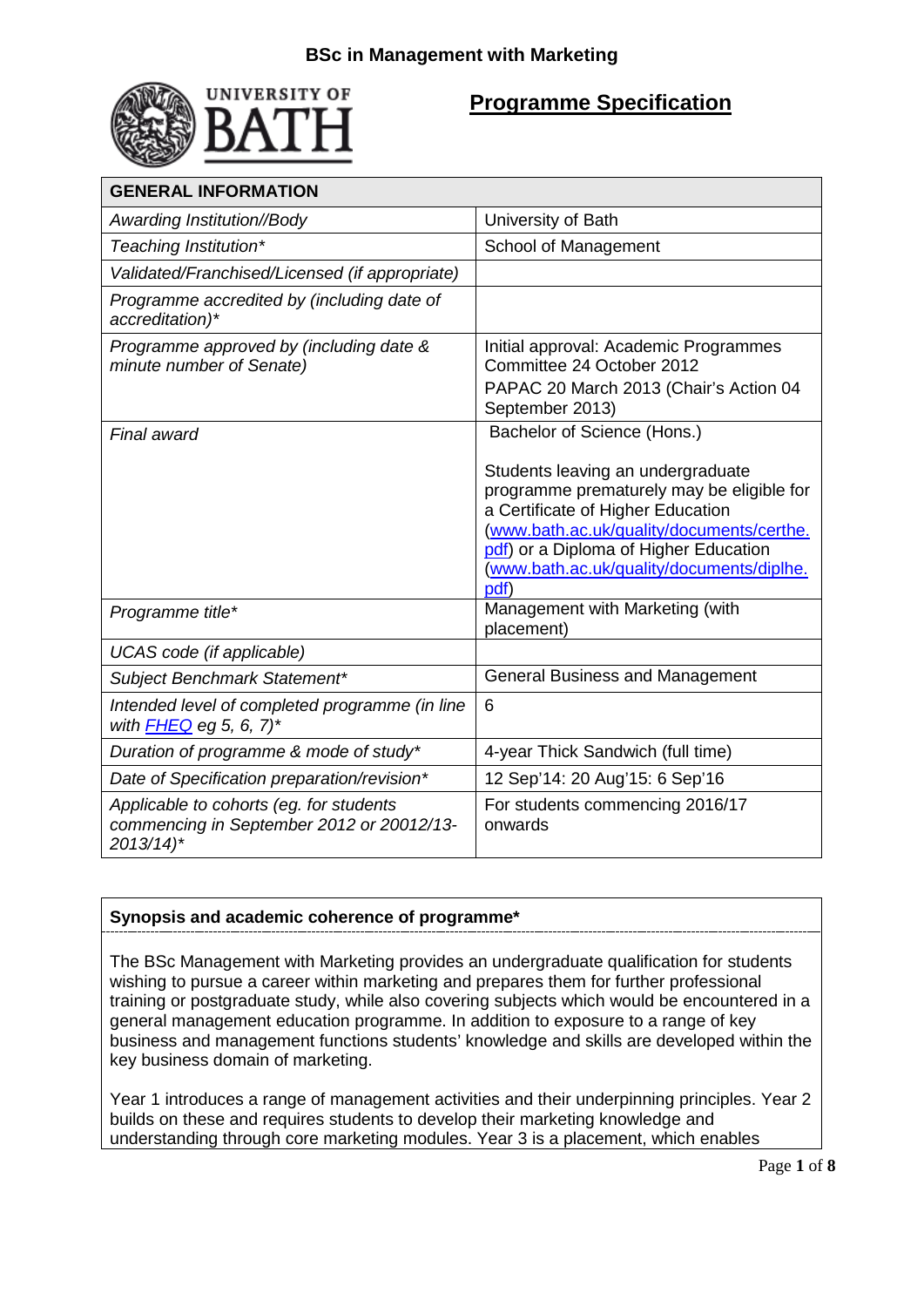students to apply their academic knowledge in a marketing workplace environment. In the final year, in addition to a core module in strategy, students' are able to further develop their specialist marketing knowledge through a further suite of marketing options.

#### **Educational aims of the programme\***

The general ethos of the programme fits with the wider aims of School of Management programmes by encouraging students to link advanced academic study of marketing and other management disciplines with the practical application of theory. The aims of the programme are to provide students with:

- a firm understanding of the major areas of business practice to support a coherent understanding of the way in which concepts and models of marketing and management theory may be applied;
- an ability to apply relevant marketing theories and concepts to analyse and evaluate business problems so that they can reach considered and appropriate conclusions, and can competently communicate the reasoning behind these conclusions;
- an opportunity to attain their full academic potential, within an environment which is constructively critical and where the current research of staff members informs their teaching;
- a focused educational framework that enables the development of intellectual rigour, analytical skills and independent thought and learning;
- practical experience in the application of marketing knowledge gained at University, develop personal and business skills through placement and assessment activities;
- opportunities to develop team leadership, presentational, time management and communication skills;
- self-reflexivity necessary for the development of life-long learning.

The programme is designed to prepare students for careers in the marketing industry, both public and private sector; in areas such as brand management, advertising, communications, selling and consulting. Additionally, the transferable skills that the programme develops will support students in progressing to a wide variety of graduate career paths.

**Intended learning outcomes \*** (including teaching, learning and assessment methods, specifying those applicable for interim awards where appropriate)

Units will be studied through a mixture of lectures and tutorials, as specified in the unit templates. Assessment, similarly specified, will be through a variety of forms: individual assignments; group assignments'; presentations; exercises; in-class tests, and closed- and open-book examinations.

| Knowledge & Understanding: | By the end of the degree, students will be able to<br>display: |                                                                                                                                                                                                     |
|----------------------------|----------------------------------------------------------------|-----------------------------------------------------------------------------------------------------------------------------------------------------------------------------------------------------|
|                            |                                                                | a sound understanding of theories of business and<br>management including contemporary theories and<br>models in marketing.                                                                         |
|                            |                                                                | an ability to critically evaluate models and evidence of<br>business including marketing knowledge and<br>practice.                                                                                 |
|                            |                                                                | a sound understanding of the external environment<br>(economic, legal, social, political) in which<br>organisations operate, and the relationships between<br>organisations and their stakeholders. |
|                            |                                                                | an awareness of the implications of changes in                                                                                                                                                      |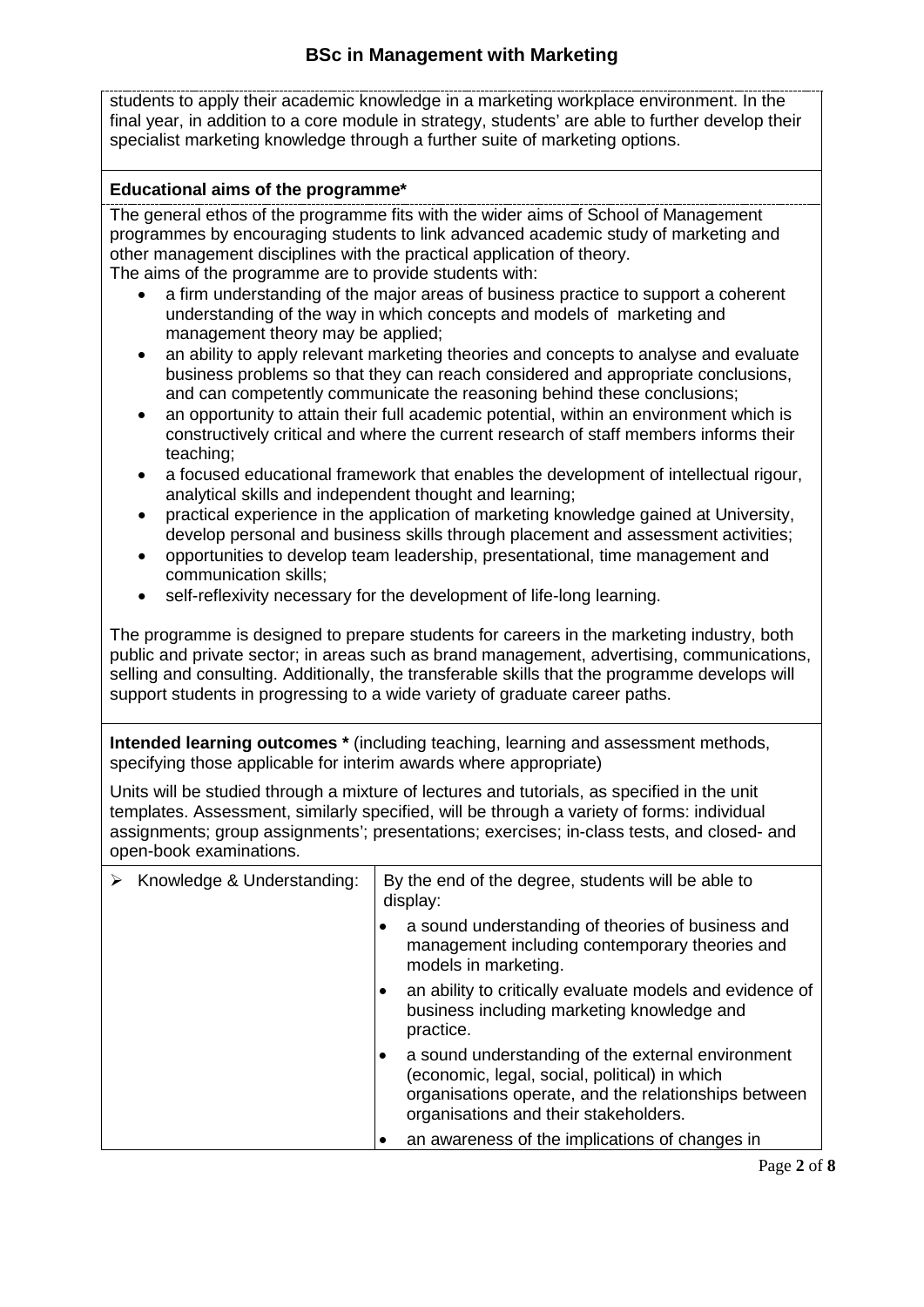|   |                                       |                                                                     | business and management practice for the strategic<br>development of organisations.                                                                                                                                                                                                                                                                                                      |
|---|---------------------------------------|---------------------------------------------------------------------|------------------------------------------------------------------------------------------------------------------------------------------------------------------------------------------------------------------------------------------------------------------------------------------------------------------------------------------------------------------------------------------|
|   |                                       | ٠                                                                   | an awareness of the role of marketing for business<br>practice and the strategic development of<br>organisations.                                                                                                                                                                                                                                                                        |
| ⋗ | Intellectual Skills:                  | Graduates of the programme will have demonstrated an<br>ability to: |                                                                                                                                                                                                                                                                                                                                                                                          |
|   |                                       |                                                                     | analyse and evaluate marketing information, engage<br>in problem solving activities and demonstrate the<br>capacity to make informed judgements about a range<br>of contemporary marketing issues.<br>appropriately apply marketing models, theories and<br>concepts to aid marketing and strategic decision-<br>making in the complex environment of contemporary<br>business practice. |
|   |                                       | ٠                                                                   | to develop and construct a reasoned argument<br>accompanied by evidence in support of conclusions.<br>exercise independent judgement and construct a<br>reasoned argument accompanied by evidence in<br>support of conclusions.                                                                                                                                                          |
|   | <b>Professional Practical Skills:</b> |                                                                     | Graduates of the programme will be able to:.                                                                                                                                                                                                                                                                                                                                             |
|   |                                       | $\bullet$                                                           | understand the structure of employing organisations<br>and be capable of investigating and assessing career<br>options prior to graduation.                                                                                                                                                                                                                                              |
|   |                                       | ٠                                                                   | use their experiences in placements and projects to<br>inform their career choices and to put to use<br>immediately in employment the skills they have<br>developed.                                                                                                                                                                                                                     |
|   |                                       |                                                                     | work in a marketing capacity in the private, public or<br>voluntary sectors, or proceed to postgraduate<br>programmes in marketing or related disciplines.                                                                                                                                                                                                                               |
|   |                                       | ٠                                                                   | demonstrate consistent and effective analytical and<br>presentational skills that will be useful in their<br>marketing careers                                                                                                                                                                                                                                                           |
|   |                                       | ٠                                                                   | contribute to marketing decision-making in a range of<br>contexts.                                                                                                                                                                                                                                                                                                                       |
|   |                                       | $\bullet$                                                           | be able to develop their own careers through applying<br>the skills they have gained in real world situations<br>and adapting to future changes in the wider context<br>of business and society.                                                                                                                                                                                         |
|   | Transferable/Key Skills:              |                                                                     | Graduates of the programme will be able to:                                                                                                                                                                                                                                                                                                                                              |
|   |                                       |                                                                     | demonstrate consistent and effective written and oral<br>communications skills, both individually and in a<br>group environment.                                                                                                                                                                                                                                                         |
|   |                                       |                                                                     | communicate information effectively to audiences of<br>different kinds.                                                                                                                                                                                                                                                                                                                  |
|   |                                       |                                                                     | analyse quantitative and qualitative data and apply                                                                                                                                                                                                                                                                                                                                      |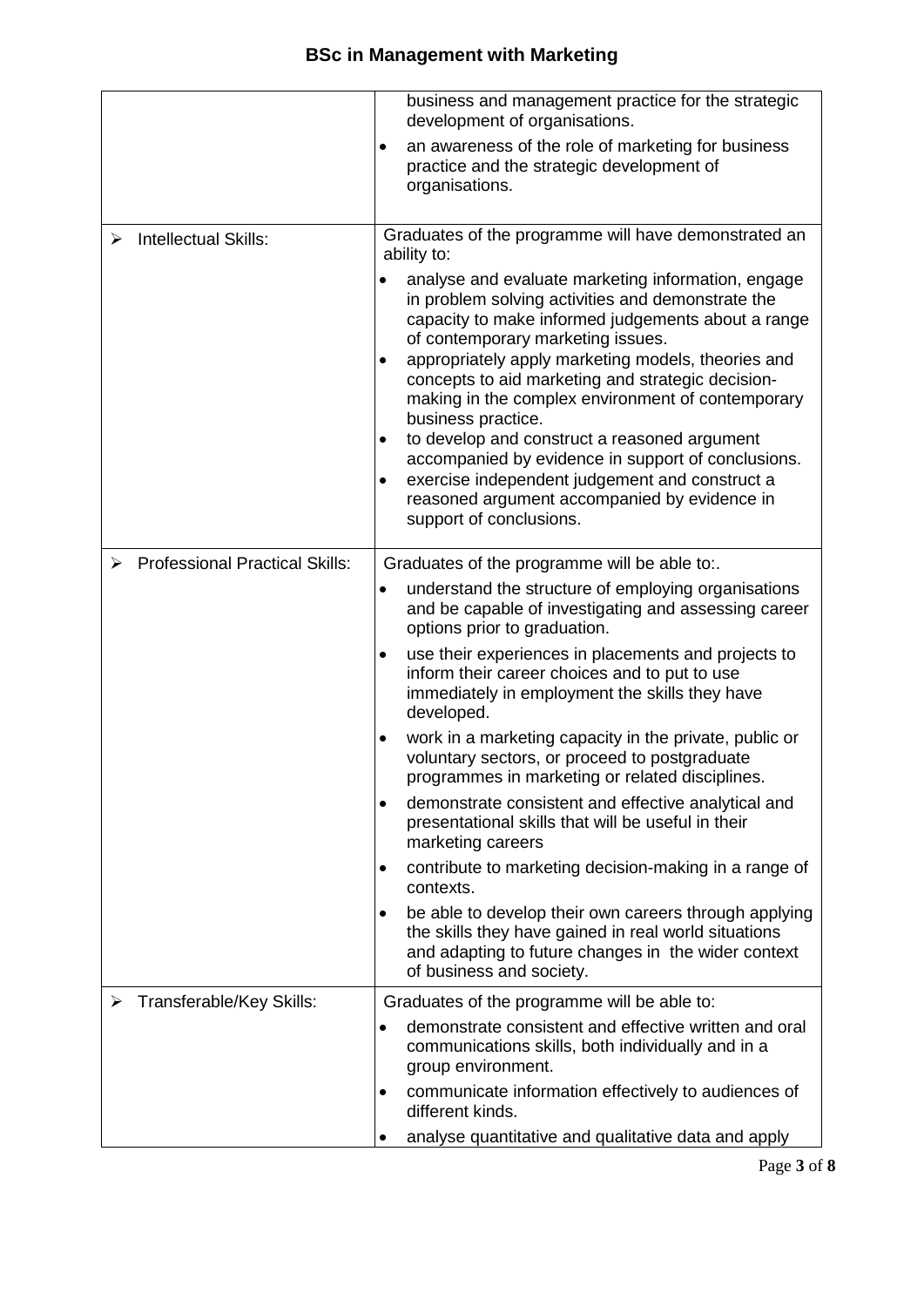|  | statistical techniques appropriately.                                                                          |
|--|----------------------------------------------------------------------------------------------------------------|
|  | plan, organise and prioritise their time effectively.                                                          |
|  | work effectively in teams                                                                                      |
|  | appreciate their own strengths and weaknesses as<br>learners and plan their future educational<br>development. |
|  | use information technology effectively in the context<br>of analysing business problems.                       |
|  |                                                                                                                |

**Structure and content of the programme** (including potential stopping off points)

*(Append the relevant programme description (PD) form(s) and cross reference below)*

The programme lasts for four years full-time, in which an industrial placement provides practical experience to complement broadly based multi-functional study.

Year 1 comprises a set of core units, which cover areas of business practice such as Marketing, Operations, Accounting, Finance and Human Resource Management. Students will also be required to develop skills in quantitative analysis and the study of the wider context of international business.

Year 2 builds on this foundation by requiring students to take units in a number of those subjects at an intermediate level, notably Marketing, Finance, International Management and Business Analytics. They are also able to choose options which will deepen their understanding of some of the other subject areas, such as Human Resource Management and Accounting.

A placement is core to the programme. Students must undertake a minimum of 39 weeks work in Year 3. Undertaking the Professional Development Programme (PDP) is required of the students to encourage them to prepare for and reflect on their experience of applying for and working on placement.

Year 4 requires students to take units in Strategy, to give a core of advanced knowledge for all students on the programme, while also allowing students to take a range of options that build on core and optional units taken in Year 2. Subjects will be available that reflect the research interests of all the subject groups in the School of Management.

See programme structure attached separately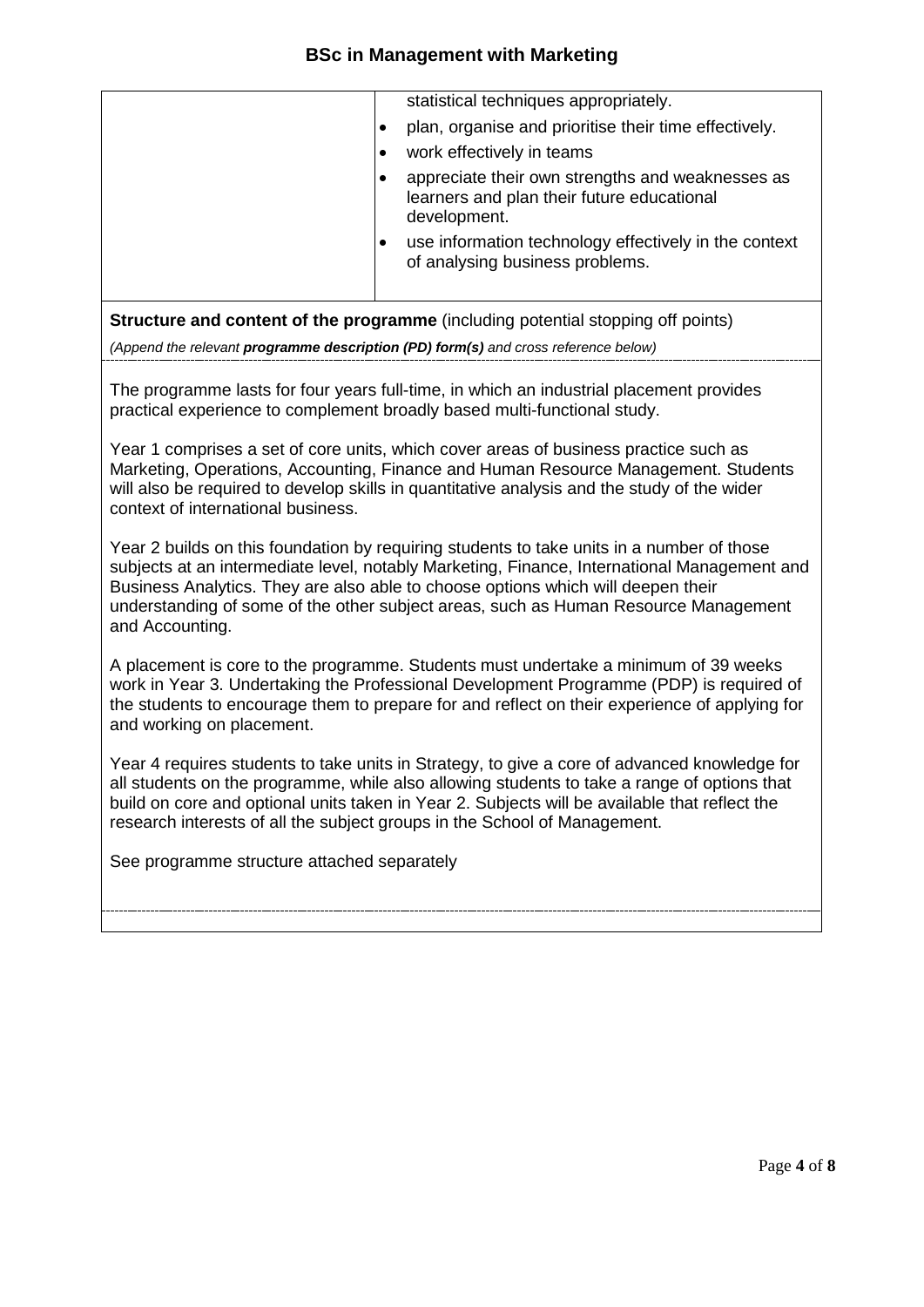#### **Details of work placements / work-based learning / industrial training / study abroad requirements**

The placement will take place in Year 3 of the programme.

The placement is valued at 60 credits and is assessed on a pass/fail basis. Students must satisfy the following conditions in order successfully to complete the placement and gain the relevant credits:

i) carry out to a satisfactory standard the work prescribed by the employing organisation for a minimum of 39 weeks and adhere to the Code of Practice laid down by the Placements Office;

ii) complete satisfactorily the prescribed preparation work before each placement period;

iii) complete satisfactorily the prescribed post-placement debriefing including any written project work which is required and pass this work. A student who fails to reach the minimum standard must resubmit the work to a satisfactory standard within a set time period.

**Details of support available to students** (e.g. induction programmes, programme information, resources)

1. An induction programme for students at the start of the first year is organised by the School of Management. This complements a more general induction programme offered by the University. New students are issued with the Programme Handbook. This contains information about academic and pastoral matters: the degree structure and also the Unit Catalogue for the 1st year (the whole unit catalogue can be consulted at any time on the University's web pages); standard information about student support services produced by the University and general advice about the personnel and resources available in the School of Management. They receive the current Guide to Student Support Services. They are introduced to their first-year subjects and teachers and given advice on studying and skills development.

2. Where there are changes to the programme, e.g. in the availability of optional units, the Director of Studies updates those students on the changes.

3. Each student is assigned a personal tutor, normally for the whole of their programme. The tutor's task is to advise tutees on any aspect of the programme, including on choices arising and how to approach their studies. They review individual progress with their tutees on a regular basis, helping students to identify areas of strength and weakness and to devise appropriate strategies to remedy them, advising them to seek further assistance where necessary. They advise tutees on non-academic matters to the best of their ability, drawing attention to more specialised support services on campus where appropriate. They also act as referees for their tutees when asked to do so.

4. All teaching staff are available to see students in regular office hours or by appointment; students are always encouraged to seek advice from academic staff.

5. The Placements Officers provide considerable assistance and guidance throughout the placement process. They oversee the PDP programme, which enables the students to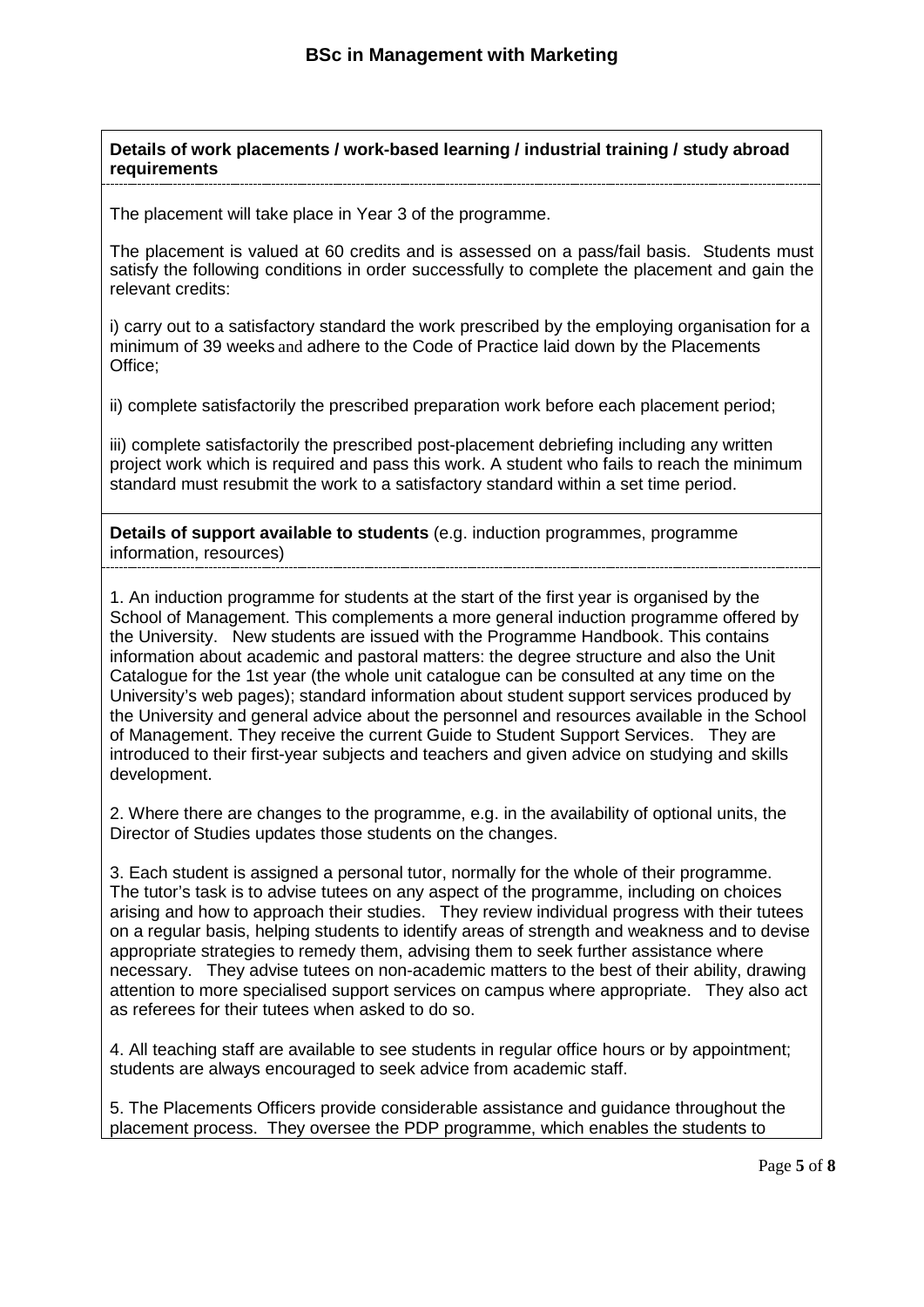develop their transferable skills via major company presentations, mock interviews and by encouraging students to work closely with the Careers Service. Students consult the Placements Officers as they apply for placements. While on placement, students will be visited either by a Placements Officer or by a member of academic staff. Placements Officers do not, however, guarantee to find the ideal placement for every student or guarantee everyone a full year placement.

6. The Student Experience Officer is also a member of staff who is available for students to consult about academic requirements. Students are encouraged to make use of the Student Experience Officer's knowledge in identifying areas of academic weakness and the resources that are available in the University for support.

7. The School of Management has its own IT resources in addition to computer resources provided through Bath University Computer Services (BUCS).

The School's policy is to integrate its support services with those provided centrally by the University. These services provide information, advice and support relating to accommodation, emotional difficulties, assessment of needs and provision of support relating to disability, student funding, general welfare, academic problems, student discipline and complaints, careers, international students, spiritual matters, part time work, security and personal safety. The Students' Union can also provide advocacy for students. More information about these services can be accessed via:

http://www.bath.ac.uk/students/support/. There are also Medical and Dental Centres, and a Chaplaincy on campus that are very experienced in meeting the needs of a student population, and a University nursery and vacation play scheme to provide childcare for older children during the school holidays.

Students are encouraged to stay in University halls of residence during their first year and will be supported in their transition into University life and study by Resident Tutors. These are postgraduate students or staff who live in the halls of residence and are responsible for the general welfare, health and safety and discipline of student residents.

**Admissions criteria** (including arrangements for APL/APEL)

The standard criteria are:

GCSE

Essential- English and Mathematics grade B or 6 (or equivalent) Preference for grade A or 7 (or above)

and

A Levels

**Typical Offer**: AAA/A\*AB at A2 Level

**Alternate Offer**: AAB with specified grades per subject plus one of the following:

- o Grade A in an EPQ
- o Grade B in the Welsh Bacc Advanced Skills Challenge Certificate
- o Grade M1 in Cambridge Pre-U Global Perspectives

Information on preferred subjects and subject combination can be found here: [http://www.bath.ac.uk/study/ug/prospectus/subject/business-administration/entry](http://www.bath.ac.uk/study/ug/prospectus/subject/business-administration/entry-requirements/)[requirements/](http://www.bath.ac.uk/study/ug/prospectus/subject/business-administration/entry-requirements/)

or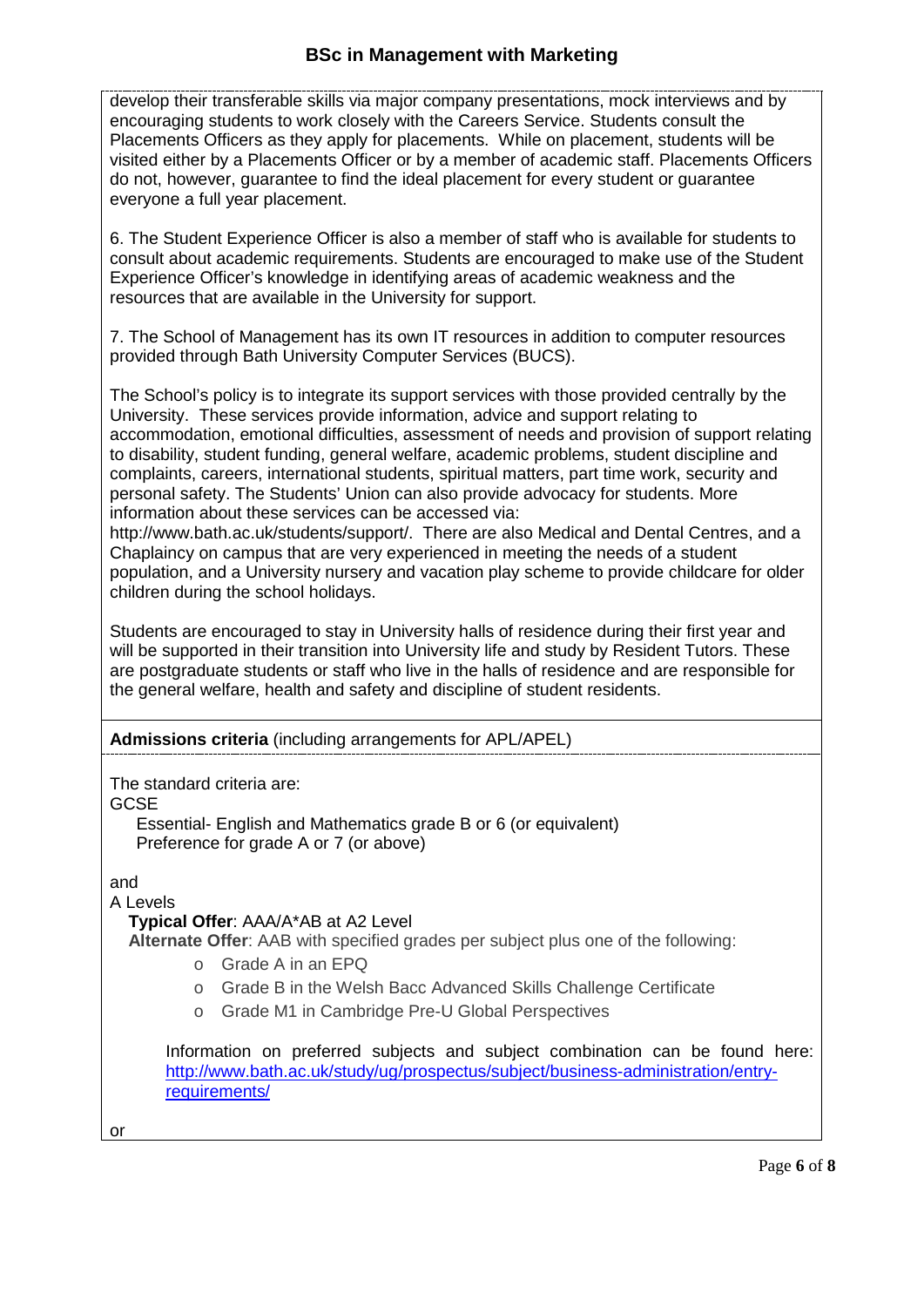International Baccalaureate - 36 points including 6, 6, 6 or 7, 6, 5 in three Higher Level subjects

or

German Abitur 1.8 with 13/15 English and 12/15 Mathematics

or

Alternative or international qualifications, and non-academic criterial detailed here: [http://www.bath.ac.uk/study/ug/prospectus/subject/business-administration/entry](http://www.bath.ac.uk/study/ug/prospectus/subject/business-administration/entry-requirements/)[requirements/](http://www.bath.ac.uk/study/ug/prospectus/subject/business-administration/entry-requirements/)

For non-native speakers of English a minimum grade of 7.0 on IELTS is required with all components at 7 or more.

Decisions on APL are to be taken on a case-by-case basis by the team concerned with managing the programme. Students applying for APL will be required to submit a portfolio of evidence of the achievement of relevant learning outcomes, as specified in QA45 from the University's Quality Assurance Manual.

APEL may be available to candidates with professional experience. The same process of producing a portfolio of evidence of the achievement of learning outcomes will be required as for APL.

# **Summary of assessment and progression regulations**

The programme is fully compliant with the University's New Framework for Assessment: Assessment Regulations (NFAAR). The NFAAR describes the rules for progression from one stage of the programme to the next (including supplementary assessment, and the extent of failure that can be condoned) as well as for the award of degrees. Students taking the programme will be assessed according to these rules; further information about the NFAAR is available at http://www.bath.ac.uk/registry/nfa/index.htm - Table 1 attached to the end of this specification indicates which sections of the web-page should be consulted for each stage of the programme.

Table 2, also attached to the end of this specification, describes how the programme is structured in terms of the NFAAR – including stages. Information about Designated Essential Units (DEUs) and Designated Alternative Programmes (DAPs), and the definitions for parts and stages of programmes, are also available in the NFAAR (see Appendix 2: Definitions).

#### **Indicators of quality and standards** (e.g. professional accreditation)

*(For more general information on each part of the framework, click on the link)*

To assure continuing excellence in its quality and standards, the University of Bath has a quality management framework including:

- 1. A [Quality Assurance Code](http://www.bath.ac.uk/quality/cop/statements.html) of Practice and associated regulations and policies
- 2. A learning, teaching and quality committee structure which monitors quality and standards and instigates action for enhancement. For further information: **[Governance](http://www.bath.ac.uk/quality/documents/QA3-PS-Guid-QS-Gov.docx)** [Review and Monitoring](http://www.bath.ac.uk/quality/documents/QA3-PS-Guid-QS-RevMon.docx)